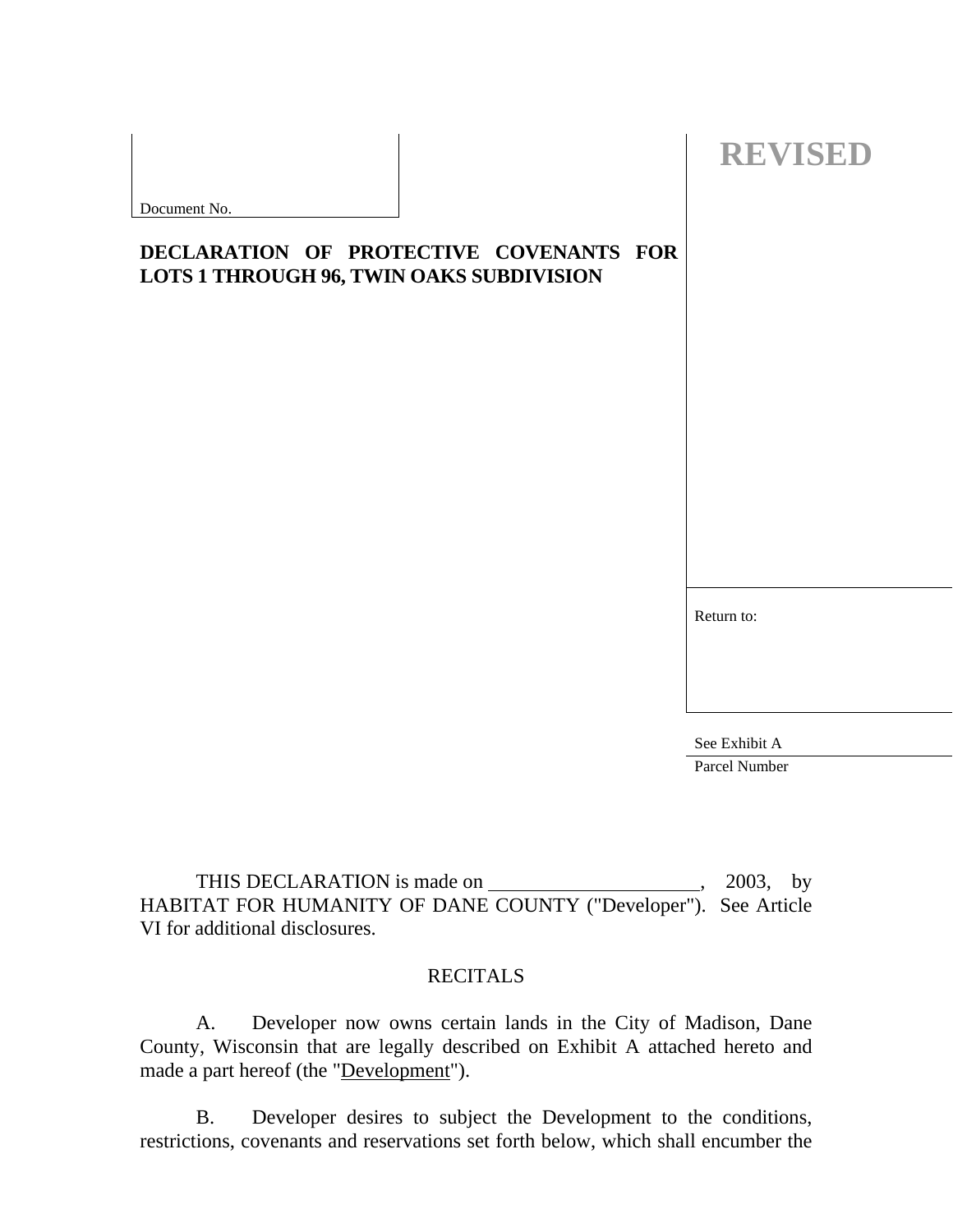Development and each lot thereof (referred to individually as a "Lot" and collectively as the "Lots"), shall run with the land, and shall bind the Developer, the owners of each Lot or portion thereof or interest therein and each of the Developer's and such owners' respective successors and assigns.

#### DECLARATION

 Developer declares that the Development and each Lot shall be used, held, sold and conveyed subject to the conditions, covenants, restrictions and reservations set forth below, which shall inure to the benefit of and encumber the Development and each Lot, shall run with the land, and shall bind the Developer, the owners of each Lot or portion thereof or interest therein and each of the Developer's and such owners' respective successors and assigns.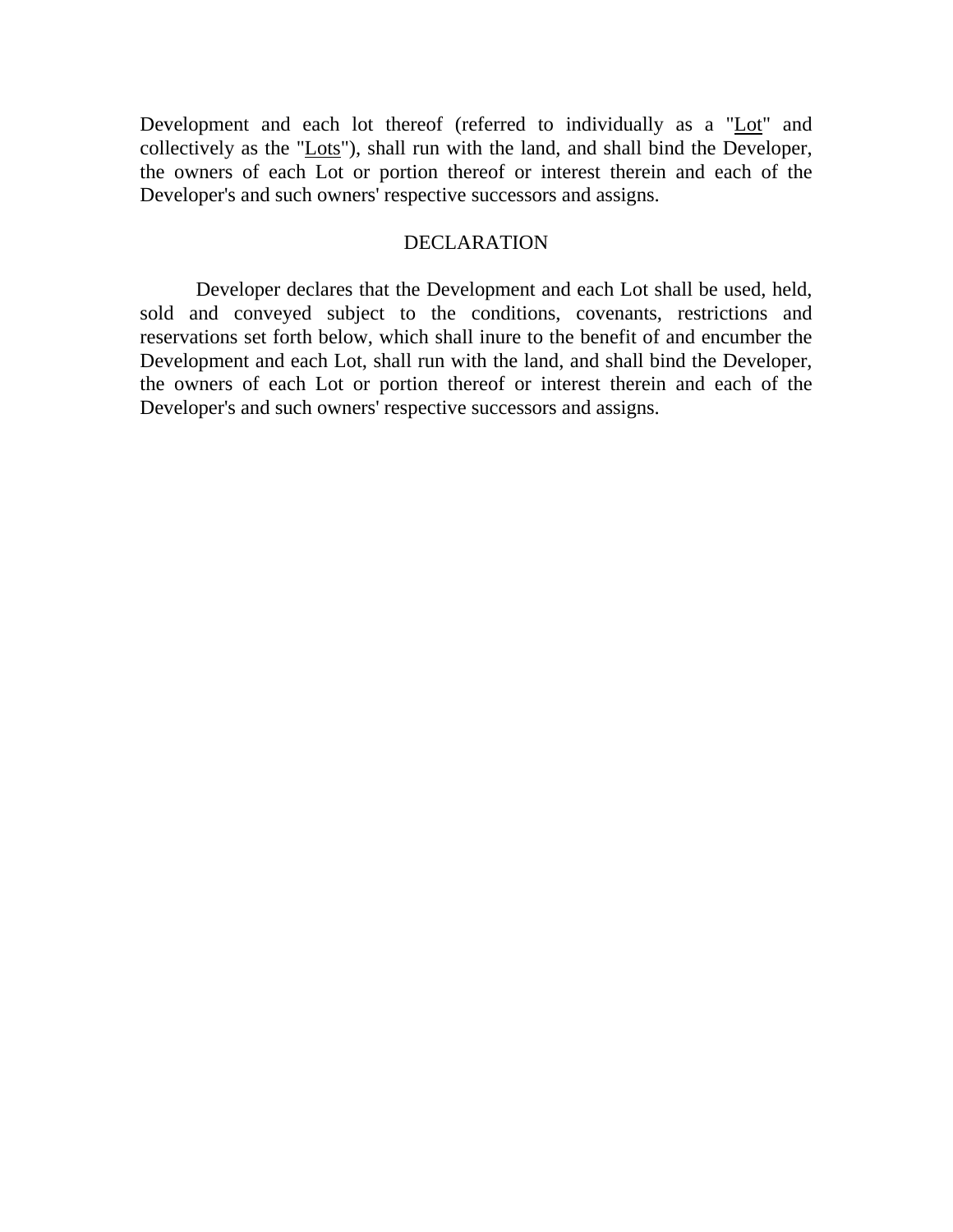# ARTICLE I GENERAL

 1.1 General Purpose. The general purpose of this Declaration is to help assure that the Development will become and remain an attractive community; to preserve and maintain the natural beauty of the Development; to ensure the most appropriate development and improvement of each Lot; to guard against the erection thereon of poorly designed or proportioned structures; to obtain harmonious improvements and use of material and color schemes; to ensure the best residential development of the Development; and to encourage and secure the construction of attractive residential structures in the Development.

 1.2 Committee Approval Required. No building or other improvement shall be erected or placed on any Lot and no alteration shall be made to the exterior of any building or other improvement on any Lot until the construction plans and specifications for such building, improvement or alteration have been approved in writing by the Committee (as defined in Section 2.1).

 1.3 Definitions of "Owner" and "Developer." The following capitalized terms shall have the following meanings:

(a) "Developer" shall mean the Developer (as defined on page 1 and further defined in Article VI) and its successors and assigns.

(b) "Owner" shall mean the person or persons, including any business organization, including any non-profit organization, having the power to convey the fee simple title to a given Lot. Notwithstanding the foregoing, in the case of a Lot subject to a land contract, the land contract vendee rather than the land contract vendor shall be deemed to be the Owner of the Lot.

(c) "Declaration" shall mean the covenants, restrictions and other provisions set forth in this document, as it may from time to time be amended.

(d) "Common Areas" shall mean Outlots 1, 6 and 10 which are to be maintained by the Homeowner's Association as defined in Article VII.

# ARTICLE II ARCHITECTURAL CONTROL COMMITTEE

 2.1 Establishment of Committee. There shall be an Architectural Control Committee (the "Committee"), which shall have the rights and obligations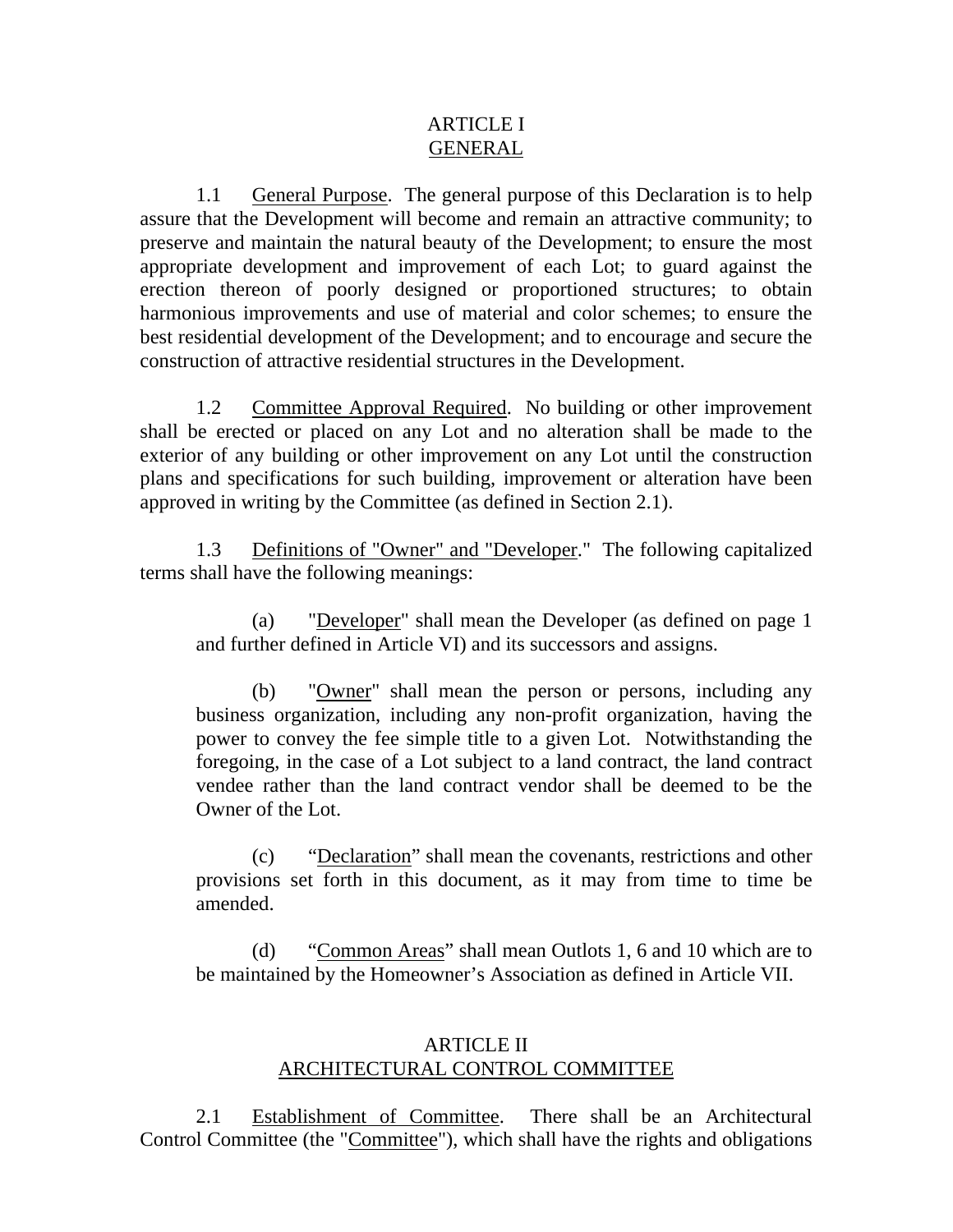set forth in this Declaration for the Committee and any powers necessary to exercise those rights.

 2.2 Composition of Committee. The Committee shall initially consist solely of Developer, so long as Developer owns any interest in any Lot. Developer may at any time, at its sole discretion, appoint two (2) members to serve as the Committee with the decisions rendered by the majority to be binding. Notwithstanding the foregoing provisions, at such time as Developer no longer owns any interest in any portion of the lands platted as Twin Oaks, the members of the Committee shall be selected by, and shall be subject to removal by, the written consent of the Owners of a majority of the Lots. Furthermore, Developer can at any time by a written recorded instrument assign or relinquish its right to appoint members of the Committee.

 2.3 Procedure. An Owner desiring to construct a building or otherwise improve a Lot shall submit to the Committee, for its written approval, construction plans and specifications for all improvements, and a plot plan showing the location of all contemplated improvements, including landscaping. The items submitted to the Committee shall include:

(a) Construction details for all buildings, structures, fences, walls and other improvements;

(b) Elevation drawings of any building;

(c) Description of materials to be used in any building or improvement;

(d) A detailed site plan showing the building footprint and driveway, the location of all structures with respect to topography and finish grade elevation, the top of the foundation structure in relation to the nearest street or curb elevation and the proposed water drainage patterns;

- (e) The color scheme of all improvements;
- (f) All exterior lighting; and

(g) The location and composition of landscaping elements including, but not limited to, trees, shrubs, retaining walls, paths, decks and patios.

(h) Such other materials as the Committee may deem necessary.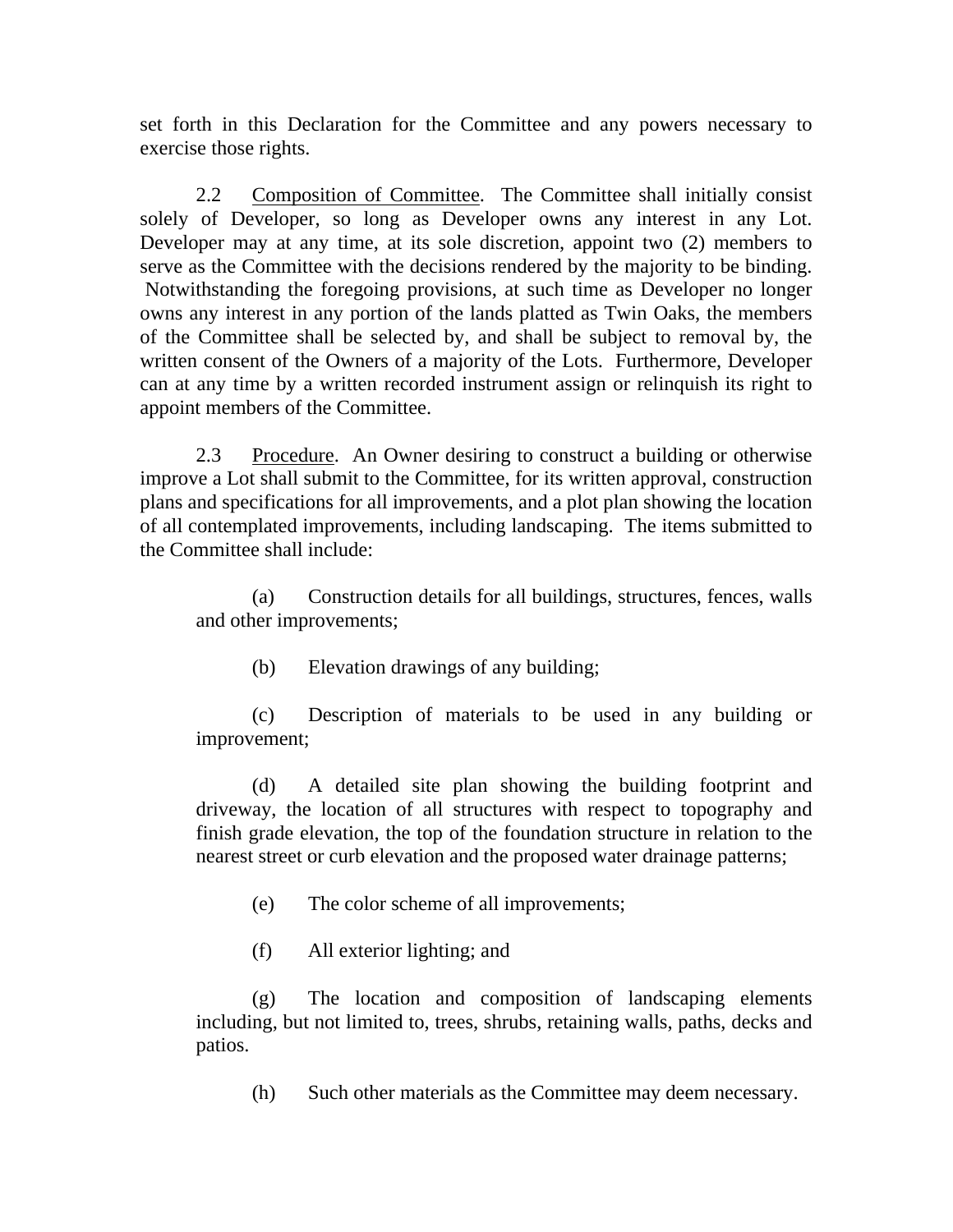A submission will not be complete until all documents required pursuant to this Section 2.3 have been submitted. The Committee may approve, disapprove or approve subject to stated conditions the preliminary and final development plans. If the Committee conditionally approves either the preliminary or final development plans, then the applicant shall be entitled to resubmit such plans with request changes addressed. The Committee's decision shall be in writing. If the Committee fails to render its decision on the preliminary or final development plans within thirty (30) days of their submission, the plans shall be deemed to have been rejected. If such plans are not rejected, then the Owner of the Lot shall construct the improvements materially in accordance with the submitted documents. All material changes to such plans (including, without limitation, any changes to such plans that would lessen the quality or expense of the construction) must be resubmitted to, and approved by, the Committee.

 2.4 Standards. The Committee shall have the right to reject any plans and specifications or plot plans which, in the judgment and sole opinion of the Committee:

(a) are not in conformity with any of the restrictions set forth in this Declaration; or

(b) are not desirable for aesthetic reasons; or

(c) are not in harmony with buildings located on the surrounding Lots as depicted on Exhibit "A"; or

(d) have exterior lighting, exterior signs, fencing, landscaping or similar exterior elements that are not desirable for aesthetic reasons; or

(e) are not in conformity with the general purposes of this Declaration.

 2.5 Occupancy. No residential dwelling ("Dwelling") or other building shall be occupied unless it has been approved by the Committee pursuant to Section 2.3 and constructed in accordance with the plans and specifications as approved by the Committee, and unless an occupancy permit has been issued therefor.

 2.6 Liability of Committee. The Committee and its individual members shall not be liable under any circumstances for any damage, loss or prejudice suffered or claimed on account of: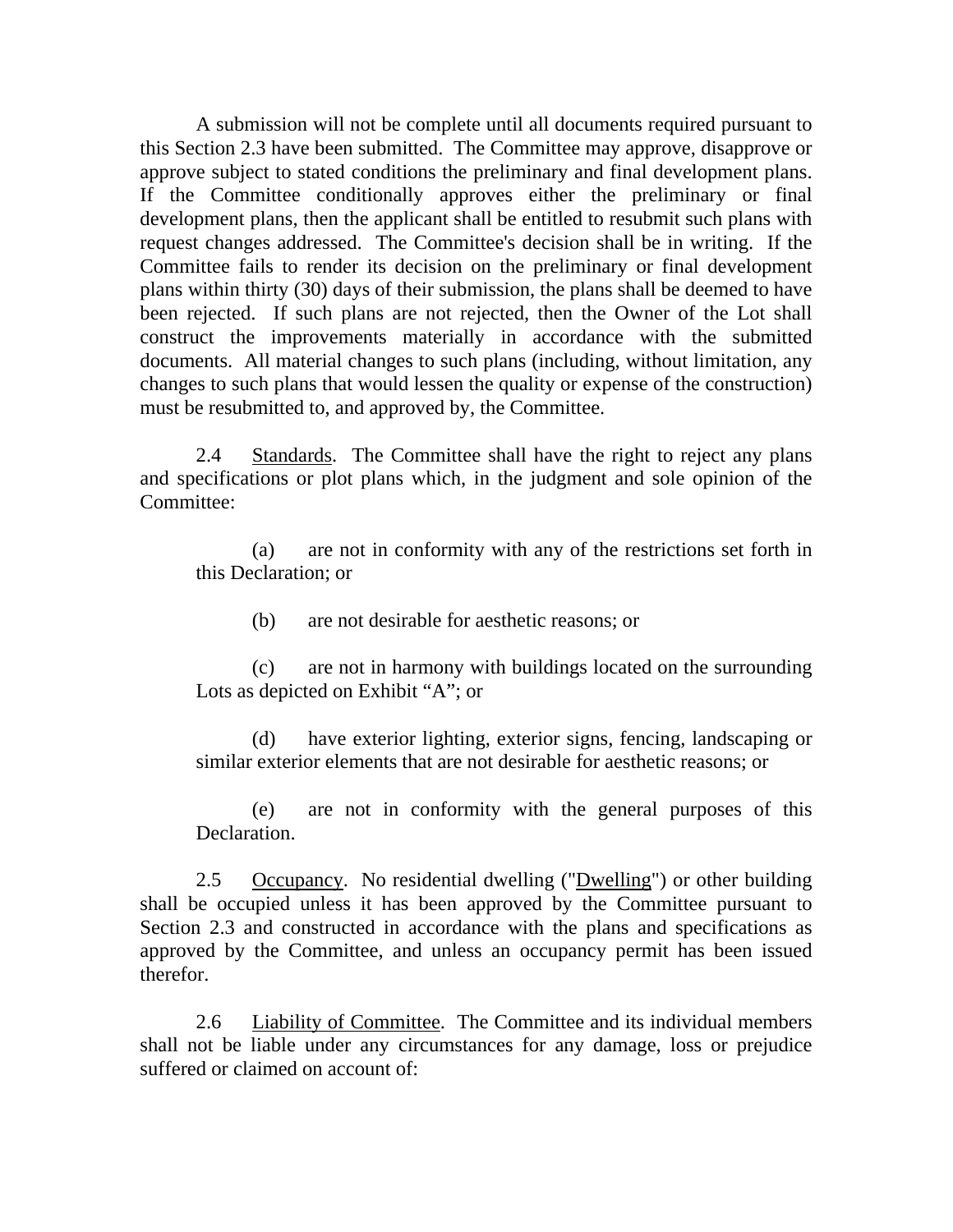(a) The approval or disapproval of any plans or specifications, whether or not defective or any delays, other than willful or malicious delays, in approval or disapproval;

(b) The construction or performance of any work, whether or not pursuant to approved plans and specifications; or

(c) The development of any property within the Development.

 2.7 Subsequent Changes Require Committee Approval. Once the Committee has approved of any plans, specifications, plot plans, landscaping plans or any other materials submitted to it for approval under this Declaration, no material changes to the same shall be allowed unless they are resubmitted to, and approved by, the Committee.

2.8 Variations. Variations will be considered for approval by the Committee and shall comply with applicable building codes and zoning ordinances.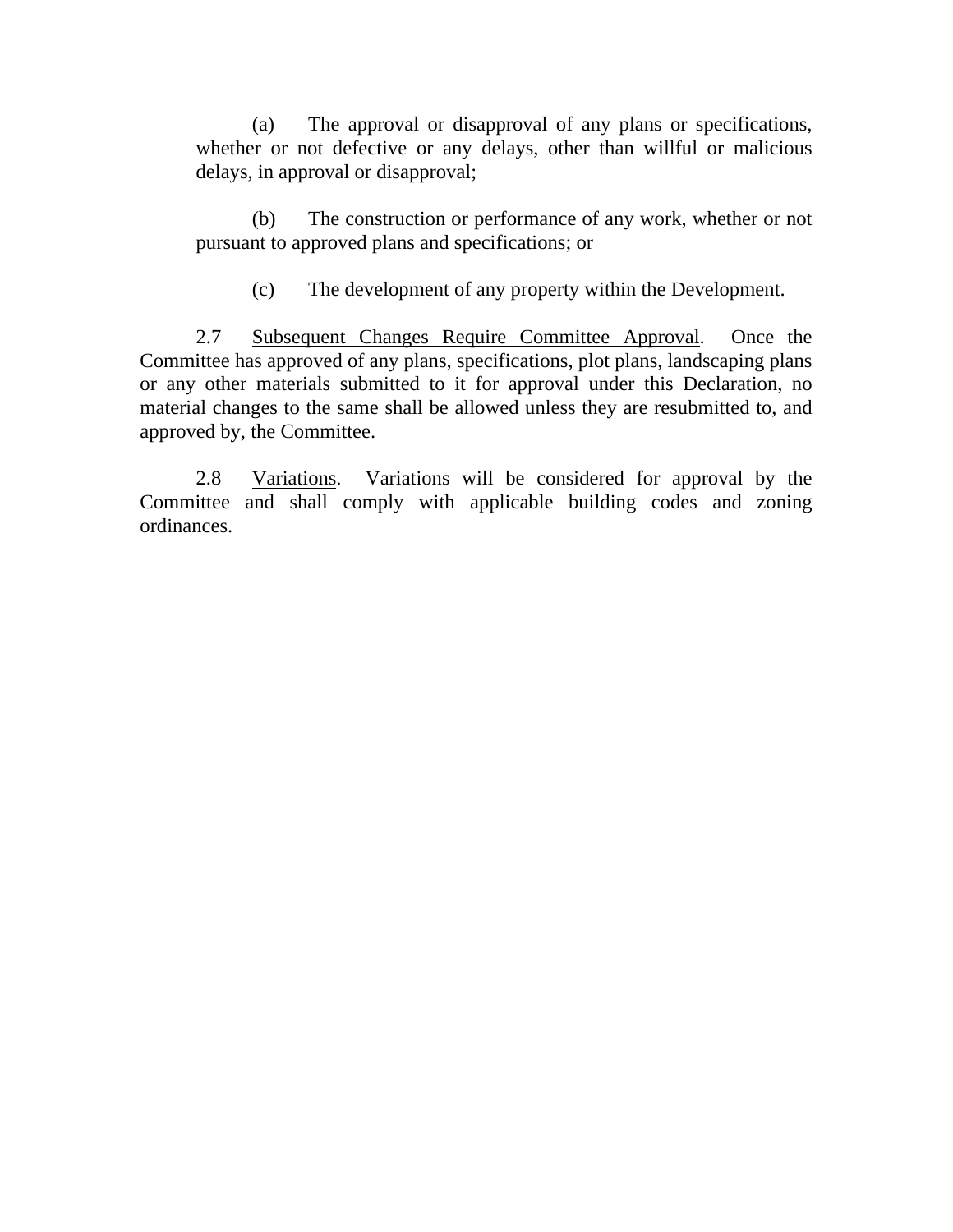# ARTICLE III ARCHITECTURAL RESTRICTIONS

#### 3.1 Setbacks.

(a) In General. With the exception of buildings erected on Lots 70 and 88 (see Article VI), no building or any part thereof shall be located closer to the front, side and rear yard Lot lines than the following minimum number of feet:

|            | Front Yard: 15 feet from street right-of-way                |
|------------|-------------------------------------------------------------|
|            | Rear Yard: 3 feet from rear lot line for accessory building |
|            | or detached garage                                          |
|            | 20 feet from rear lot line for principal residence          |
| Side Yard: | 6 feet for each side                                        |

All references in this Declaration to the "front yard Lot line" shall mean the Lot line facing the public street abutting the Lot, or in the case of a corner Lot, the Lot line facing the public street toward which the front face of any Dwelling on the Lot is oriented. All references to the "rear yard Lot line" shall mean the Lot line opposite the front yard Lot line, and all references to the "side yard Lot lines" shall mean the Lot lines connecting the front yard and rear yard Lot lines.

All setbacks for Lots 70 and 88 shall be determined by a proposed Planned Unit Development approval process.

3.2 Green Space; Lot Coverage. Each Lot shall contain at least the minimum amount of green space that is required under the applicable zoning and other ordinances, laws, codes and regulations.

 3.3 Location on Lot. All buildings should be sited on the Lot to present their most desirable face to the front yard Lot line. Front entries of each Dwelling shall be oriented toward the front yard Lot line. As the buildings are moved closer to the front yard Lot line and each other, special attention should be paid to design details and landscaping to ensure that the front faces of the buildings are of proper pedestrian scale. Front porches shall be required unless acceptable alternative enhancement to pedestrian scale and appearance are provided for in plan.

 As for building locations on Lots 27-31 and Lot 78, no permanent structure shall be constructed within the 30-foot wide sanitary sewer easements (Doc. No. 26488057); MMSD has the right to enter upon said easement for the purpose of operating, maintaining, inspecting, cleaning, televising, repairing, replacing or modifying the existing pipeline; no overburden shall be placed within the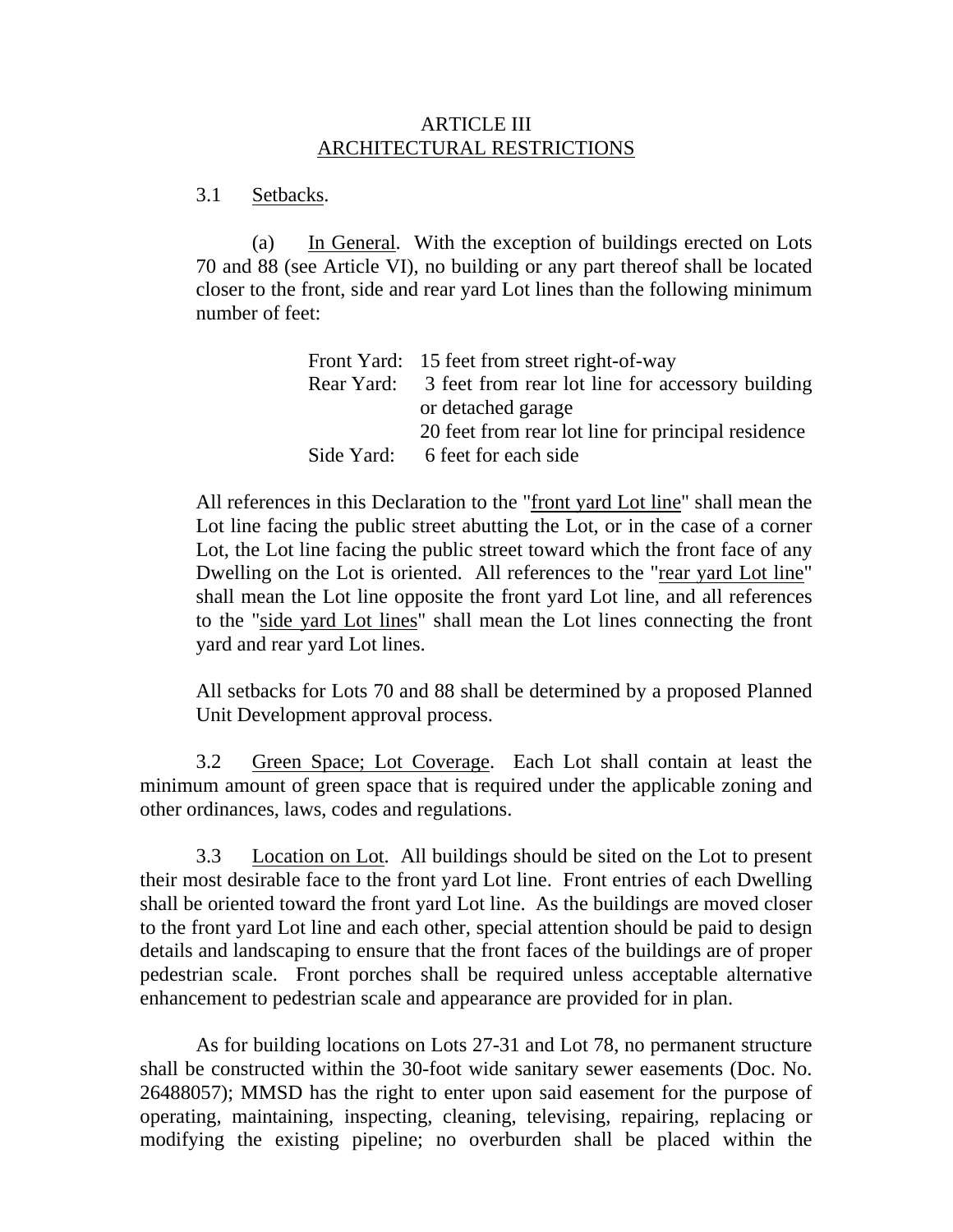casement nor shall any grade changes in excess of one foot be made in the easement area without prior written approval from MMSD.

 3.4 Floor Area of Dwellings. Each Dwelling constructed on a Lot shall have at least the minimum amount of floor area that is required under the applicable zoning and other ordinances, laws, codes and regulations. Single-story dwellings shall have not less than a gross area of 850 square feet. Two-story dwellings shall have not less than a total of a gross area of 1,200 square feet. Raised ranch and bi-level dwellings shall have not less than a gross area of 1,200 square feet.

 3.5 Building Height and Roof Pitch. No building shall be greater in height than 35 feet or such other maximum height as may be permitted by applicable zoning ordinances. The roof of all dwellings and any other buildings shall have a minimum pitch of no less than 6/12 roof pitch.

 3.6 Parking and Garages. Each Dwelling shall have a minimum of two (2) off-street automobile parking stalls. Each Dwelling shall have not less than one (1) nor more than two (2) automobile parking stalls located within the garage. Garages may be attached to or detached from the Dwelling. All one (1) car garages shall be enlarged to approximately one and one-half  $(1 \frac{1}{2})$  stalls to allow for additional storage.

3.7 Other Buildings. No trailer, permanent tent, treehouse, shack, barn, gazebo or outbuilding, or any part thereof, shall be erected or permitted to remain on any Lot, temporarily or permanently, except for construction trailers during the period of construction. Children's play structures shall be acceptable.

3.8 Fences and Similar Landscaping Elements. No fence, wall, hedgerow or other similar landscaping element shall be erected on any part of any Lot without the written approval of the Committee. Approval shall not be unreasonably withheld for fences surrounding swimming pools that are constructed consistent with the requirements of applicable building ordinances. All fences approved pursuant to this paragraph, including fences surrounding swimming pools, shall be constructed of materials other than chain link and shall, at the discretion of the Committee, be screened from view by landscaping. In no event shall any fence, wall, hedgerow or other landscaping element impede the vision triangle on a corner lot as established by the applicable laws, ordinances, codes and regulations.

 3.9 Swimming Pools and Hot Tubs. No above-ground outdoor swimming pool shall be permitted on any Lot. Outdoor swimming pools that are situated entirely in-ground and outdoor hot tubs are permitted.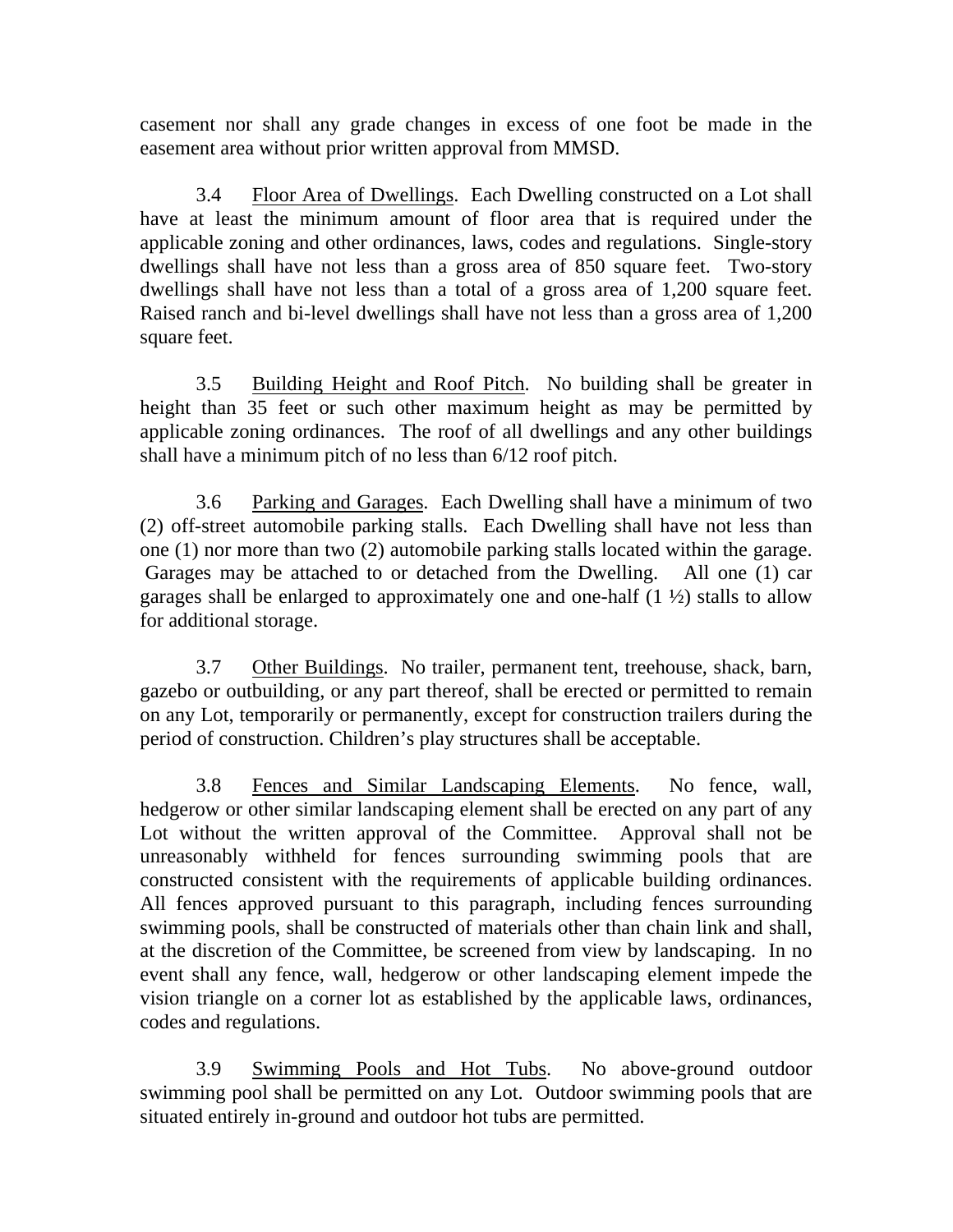3.10 Utilities. All utilities serving any building or site shall be underground. No building or other improvement, or trees shall be erected, placed or planted within any utility easement.

 3.11 Plantings on Easements. Only such planting shall be permitted within an easement of record which shall not damage or interfere with the installation and maintenance of utilities. "Diggers Hotline" shall be notified prior to such planting.

 3.12 Construction Deadlines. Each structure erected shall have its entire external construction completed within twelve (12) months from the date of issuance of the building permit.

 3.13 Driveway Completion Deadlines. All driveways from garages to the streets shall be paved with concrete (cement) or bituminous material within eight (8) months from date of issuance of the building permit.

 3.14 Drainage and Drainage Swales. No Owner of any Lot shall grade or obstruct any stormwater drainage swale which is in existence at the time of original development or is so designated on the plat of the Development so as to impede the flow of stormwater from other lots across or through such swale or otherwise materially alter the elevation of a lot so as to adversely affect drainage of surrounding lots. Each dwelling shall be constructed with drain tile and sump pump.

 3.15 Generators; Antennas. To the extent the following restriction is permitted by law, no wind-powered electric generators, exterior radio receiving or transmission antenna, and no satellite signal receiving dish with a diameter in excess of one (1) meter shall be placed or maintained upon any portion of a Lot without the written approval of the Committee which may, in its absolute discretion, require the same to be screened from view.

 3.16 Street Trees. All street trees shall be installed by City and maintained by the Owners of the Lots on which they front.

 3.17 Variances. With exception to design standards set forth in this document, the Committee is authorized to grant variances from any provision of this Declaration where such variances will assist in carrying out the intent and spirit of this Declaration, will not result in a violation of applicable building codes and zoning ordinances and where strict application of the provision would result in a particular hardship to the person seeking the variance.

 3.18 Inspections. The Committee and its designated representatives shall have the right to inspect the construction of any improvements to any Lot, without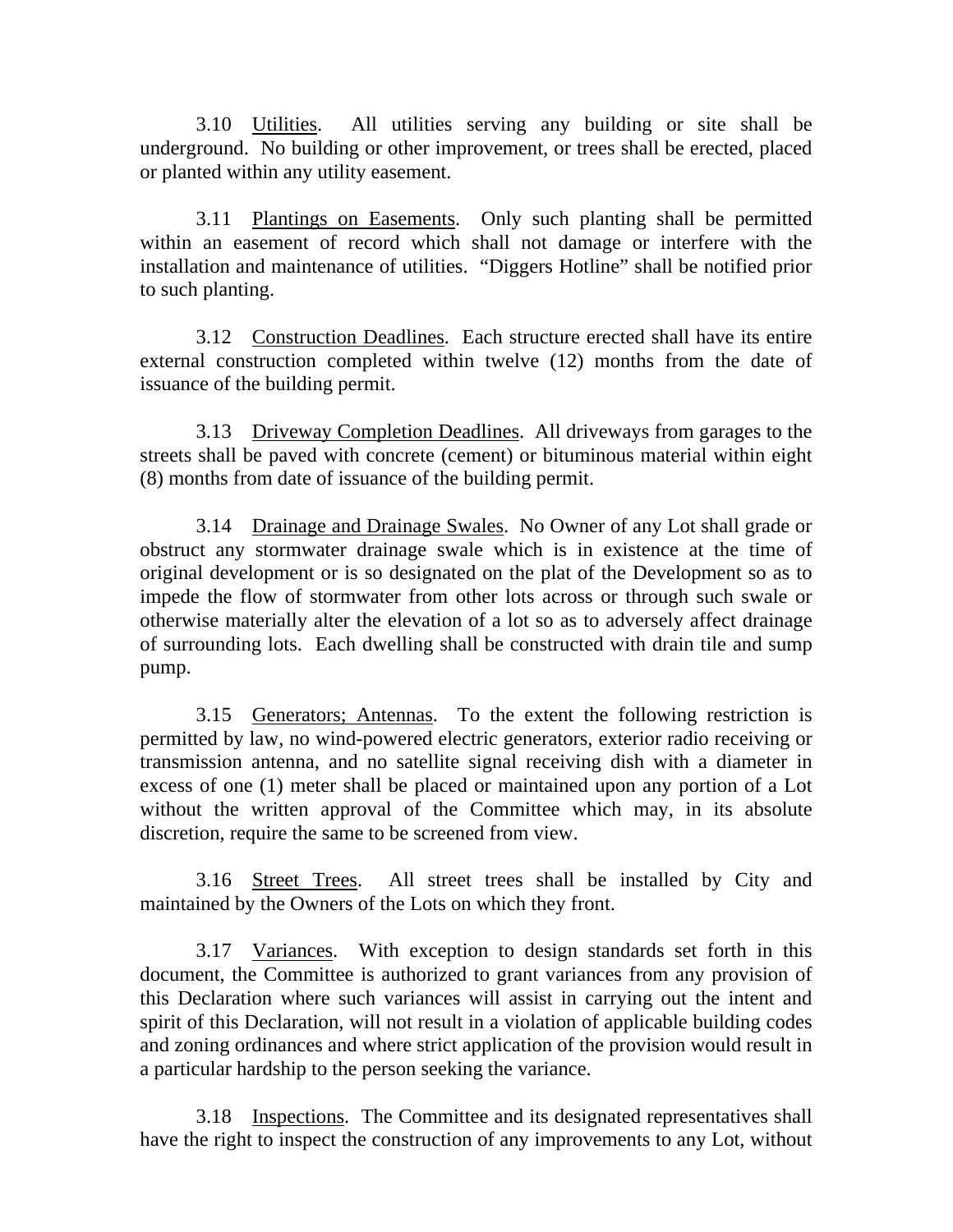notice and during regular business hours, to ensure that all construction is performed in accordance with the plans and specifications previously approved by the Committee.

 3.19 Siding Materials. Aluminum, vinyl, stone, brick or cedar siding shall be permitted. Plywood material siding shall not be permitted on any building.

 3.20 Basements. All dwellings shall be constructed with basements unless the existing water table on the lot makes a basement impracticable or because of handicap accessibility consideration. Lower level in bi-level home being used as living area or lower level garages for condominium dwellings shall satisfy this provision.

 3.21 Alterations. No alterations to the exterior appearance of buildings, including but not limited to, exterior remodeling and the construction of patios, decks and in ground swimming pools shall be made without the approval of the Committee. Exempt from this approval are interior improvements to create handicap accessibility.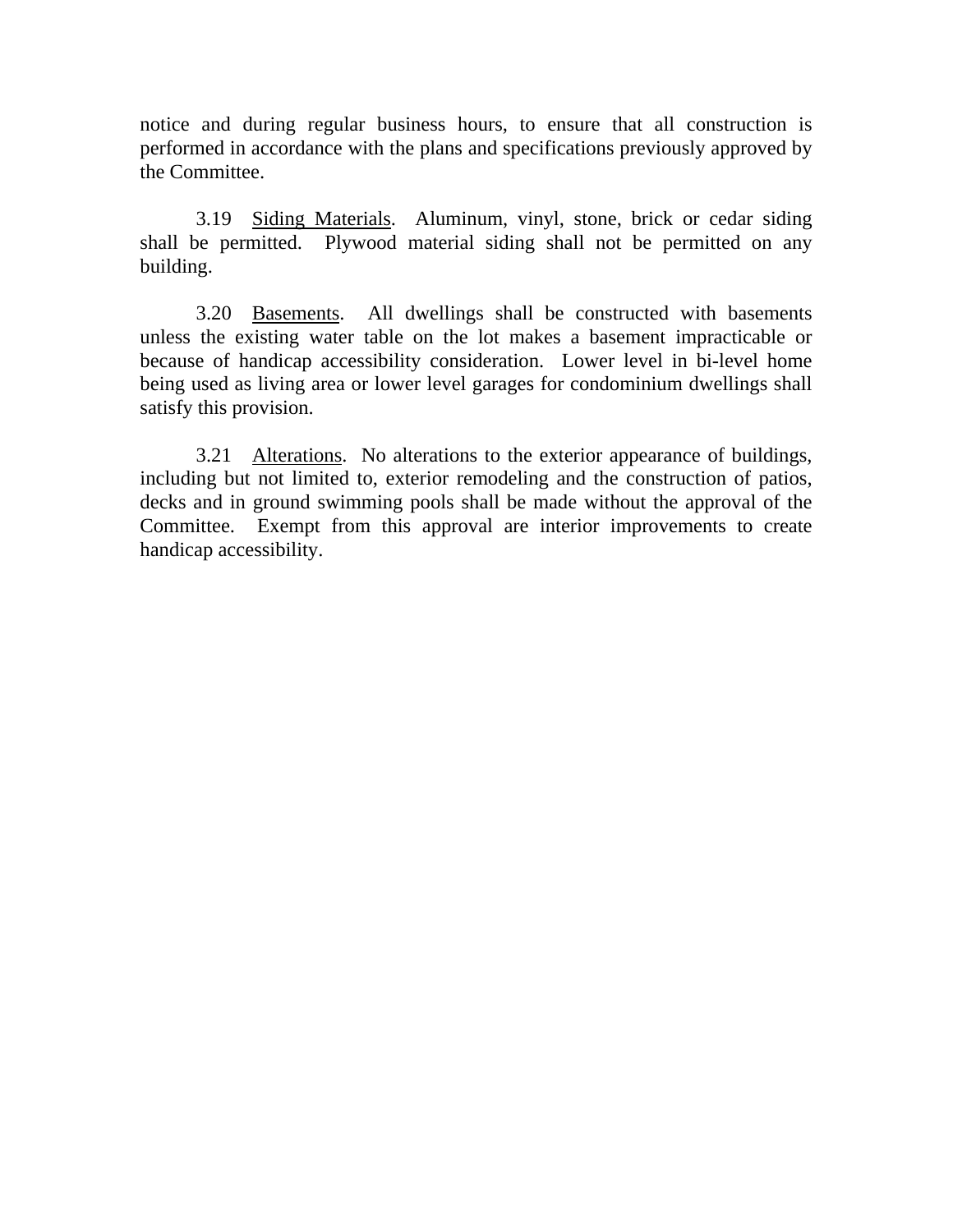#### ARTICLE IV USE RESTRICTIONS

4.1 Use. With the exception of Lots 70 and 88, each Lot shall have no more than one Dwelling per Lot, which Dwelling shall be used for single-family residential purposes. A Dwelling shall be deemed to be used for "single-family residential purposes." Occupancy shall be consistent with the "family" definition of Chapter 28, Zoning Code, City of Madison General Ordinances as it relates to the R-1 Single Family Residence District. Except as otherwise expressly provided in Article III or this Article IV, no buildings or structures shall be erected, altered, placed or permitted to remain on any Lot or part thereof other than one detached building containing 2 or fewer above-ground stories and a private garage attached to or detached from the building. Any business, whether or not for profit shall be consistent with the "Home Occupation" definition of Chapter 28, Zoning Code, Madison General Ordinances as it relates to the R-1 Single-Family Residence District.

Lots 70 and 88 shall have a combined maximum of 49 condominium dwelling units.

 4.2 Signs. No sign of any kind shall be displayed to the public view on any Lot except political signs of not more than six square feet and one professional sign of not more than six square feet advertising the Lot for sale or the resale of the home and Lot. Developer reserves the right to erect signs, gates or other entryway features surrounded with landscaping at the entrances to the Development and to erect appropriate signage for the sales of Lots. House numbers are not prohibited by this provision.

 Declarant/Developer of Lots 70 and 88 may erect project signs as allowed by City of Madison.

 4.3 Rubbish. No Lot shall be used or maintained as a dumping ground for rubbish, trash, garbage or waste. All clippings, rocks, earth, leaves, rubbish, trash, garbage and waste must be neatly kept and suitably screened from view from the street. No rubbish, trash, garbage or waste shall be placed outside for pickup more than 24 hours in advance.

 4.4 Parking. Parking shall be prohibited on all portions of each Lot except the paved driveway or garage. No service vehicles (including, but not limited to, trucks, semi-trailers, trailers, buses, boats, travel trailers, mobile homes, campers and other recreational vehicles), non-operational vehicles or vehicles that are not licensed shall be parked on any Lot except within a garage. This provision shall not prohibit the temporary parking of said vehicles for the purpose of loading and unloading or performing construction work.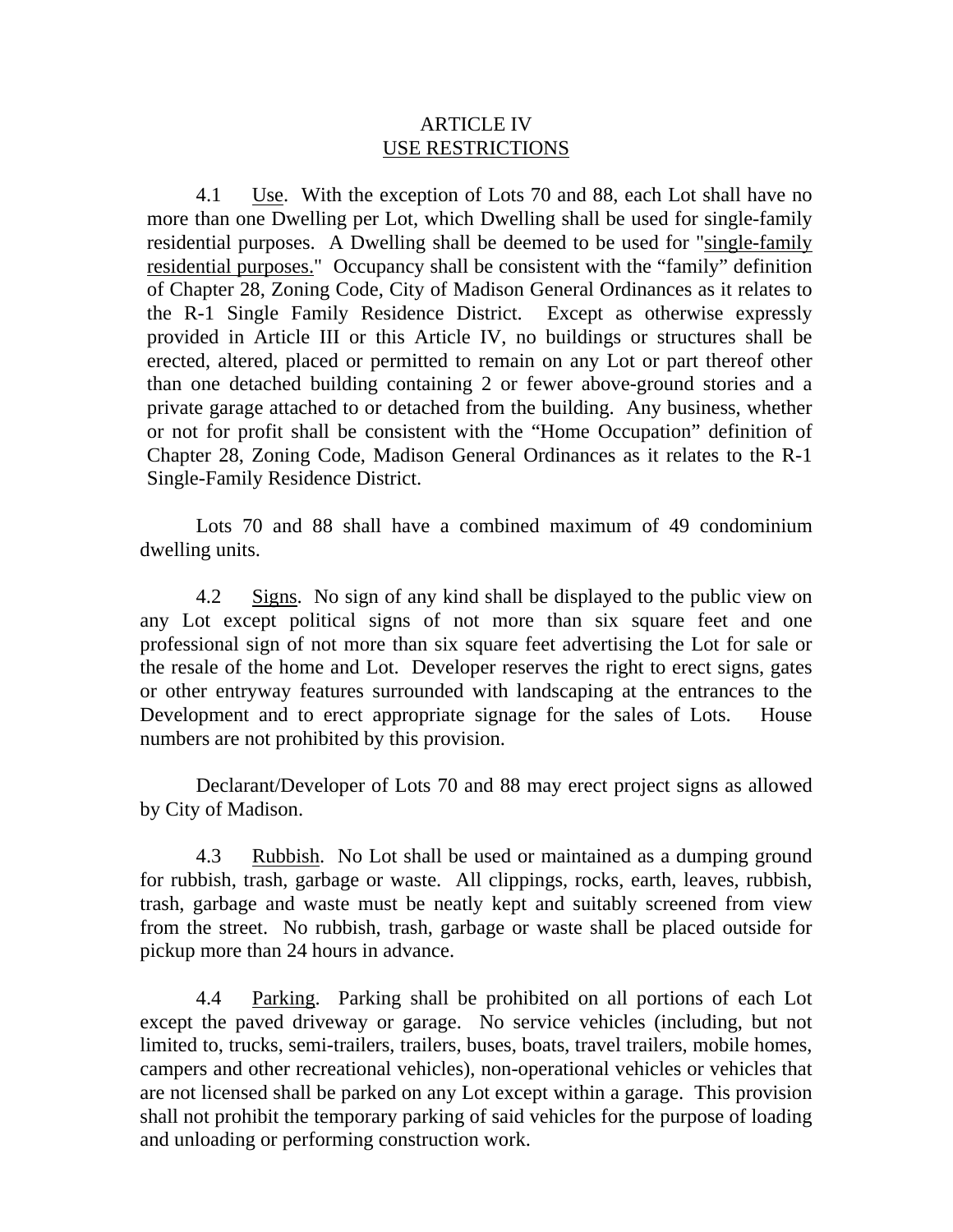4.5 Nuisance. No noxious or offensive trade or activity shall be carried on which may be or will become a nuisance to the neighborhood.

 4.6 Wood Piles and Compost Heaps. No wood piles or compost heaps shall be kept outside a structure unless they are neatly stacked, placed away from the home in the rear yard only, and screened from view by plantings or a fence approved by the Committee.

 4.7 No Weeds. All areas of the Lot not used as building sites or lawns shall be so cultivated or tended as to be kept free from noxious weeds. The Owner of each Lot shall be responsible for maintaining the Lot in a neat appearance. This covenant should not be construed to prevent a family garden or orchard, provided that all such gardens and orchards shall be located in the rear yard.

 4.8 Animals. No animals, livestock or poultry of any kind shall be raised, bred or kept on any Lot, except that dogs, cats and other household pets may be kept provided that they are not kept, bred or maintained for any commercial purpose or allowed to annoy neighbors. Pit bulls are prohibited. No commercial boarding shall be allowed. Kennels shall be inside the Dwelling unless otherwise approved by the Committee.

 4.9 Maintenance of Sidewalks and Public Rights-of-Way. Each Owner shall be responsible for removing snow and ice from the sidewalks adjoining such Owner's Lot and for mowing the grass and removing leaves located within any public right-of-way adjacent to such Owner's Lot, whether or not the Lot has direct vehicular access to the right-of-way.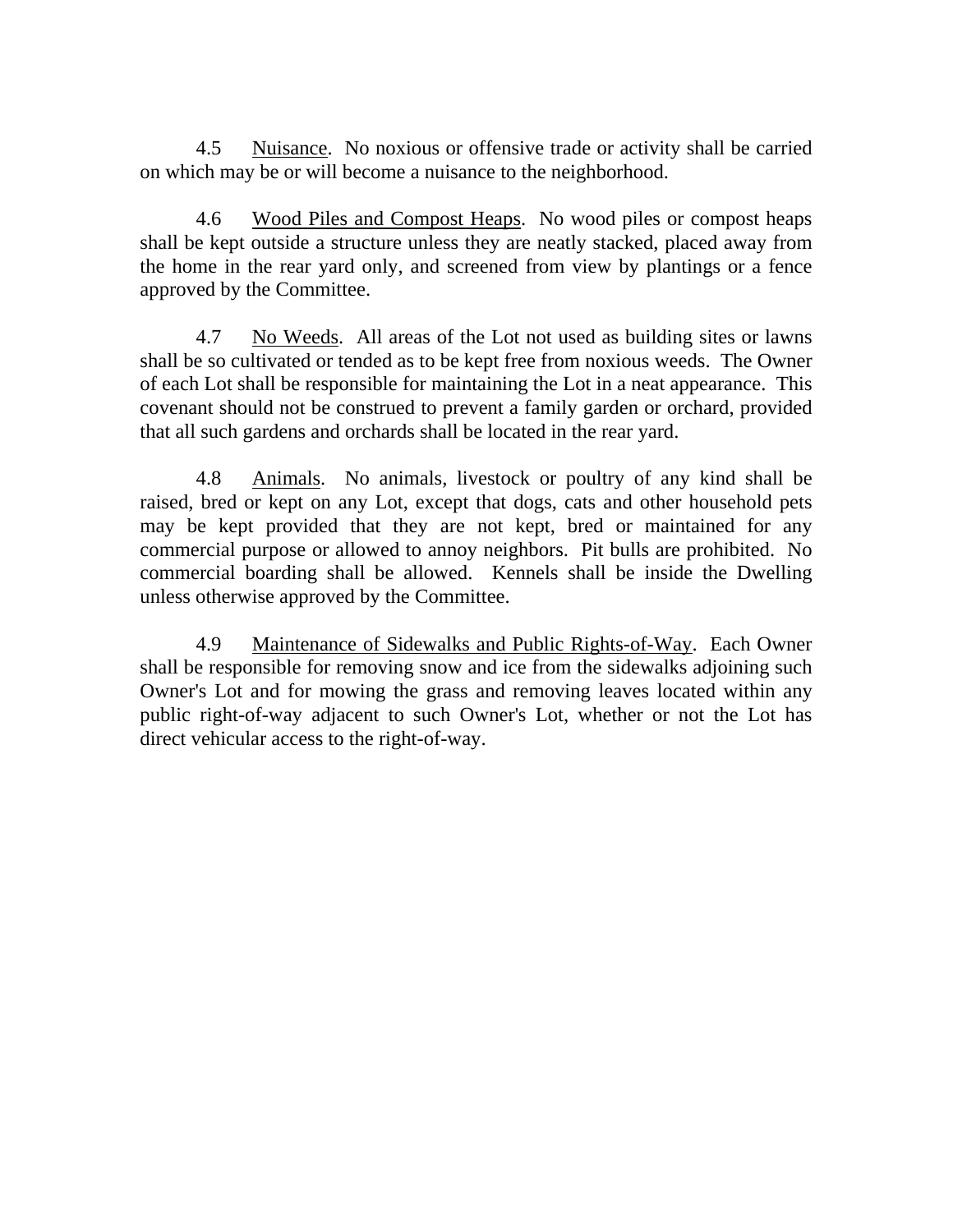# ARTICLE V DIVISION OF LOTS BY OWNERS

 No Lot shall be further divided or reduced in size without the prior written approval of the Committee. In no instance shall such division create a parcel which is not developable in compliance with this Declaration or which would violate any applicable state or local laws, ordinances or regulations regulating the subdivision of lands. No Lot shall be subdivided. This provision shall not be construed to prevent the use of one Lot and part of another adjacent Lot as one building site for construction on the site provided prior written approval of the Committee is obtained.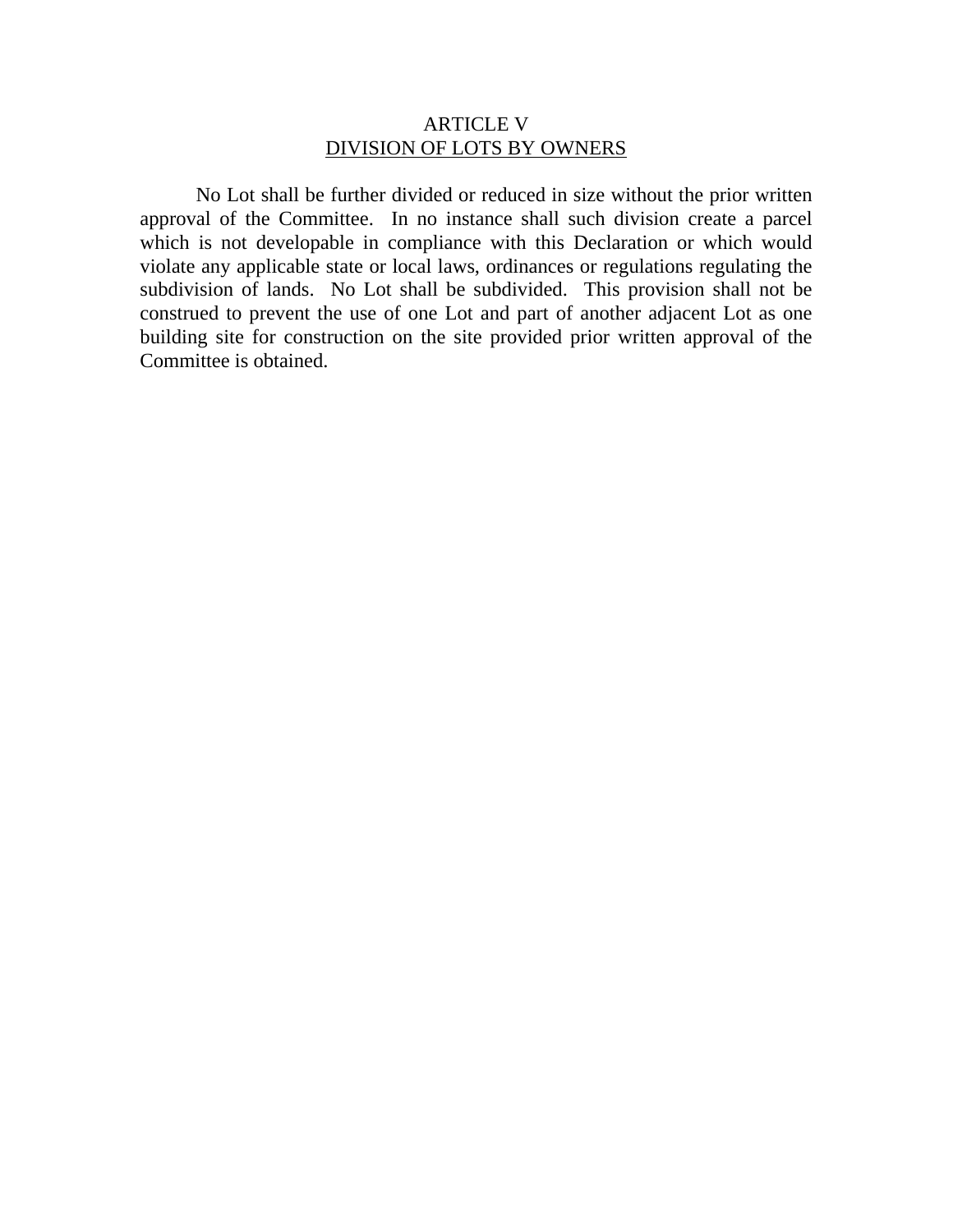#### ARTICLE VI DISCLOSURES

 Each Owner, by acceptance of a deed to a Lot, acknowledges that at present, Lots 70 & 88 of Twin Oaks Plat will be developed for use as residential condominiums.

 Lots 70 and 88 are proposed to be developed with owner-occupied condominium units. The condominium documents shall provide for the following in order to ensure consistency with applicable provisions of the Zoning, and provide assurances of owner-occupancy and limitations on rental and lease terms.

(a) The Declarant/Developer will commence marketing the units immediately upon City approval of the conditional use permit or Planned Unit Development. In connection with the marketing, the Developer will list the units with the Multiple Listing Service and maintain such listing until initial sale of all units.

(b) The condominium declaration shall provide that no condominium unit may be leased by the unit owner (other than the condominium declarant) for a period of more than one year in any three year period and only for reasons of illness, sabbatical, temporary job relocation, transfer sale of the unit or such other extenuating circumstances as the Condominium Association may permit with the further provision that the Condominium Association may grant up to an additional one year period within the three year period for exceptional circumstances that would constitute a hardship.

(c) Until the condominium unit is sold, the condominium declarant may lease the condominium unit for a period of up to one year but there shall be no further renewals or extensions of said one-year lease by the condominium declarant.

(d) The occupancy of any leased condominium unit shall be consistent with the family definition in the R1 Residential District.

(e) All units shall initially be marketed and sold by the declarant as "owner-occupied" condominiums. It is not the intent of the declarant to develop the condominiums as rental property. If for any reasons it becomes necessary for the declarant to rent any of the units, the declarant shall, nonetheless, continue to list the rented units for sale until they are sold to owners intending to owner-occupy those units.

Any development of Lots 70 and 88 shall be under the scrutiny of the City of Madison approval process, including the Planning Commission and Urban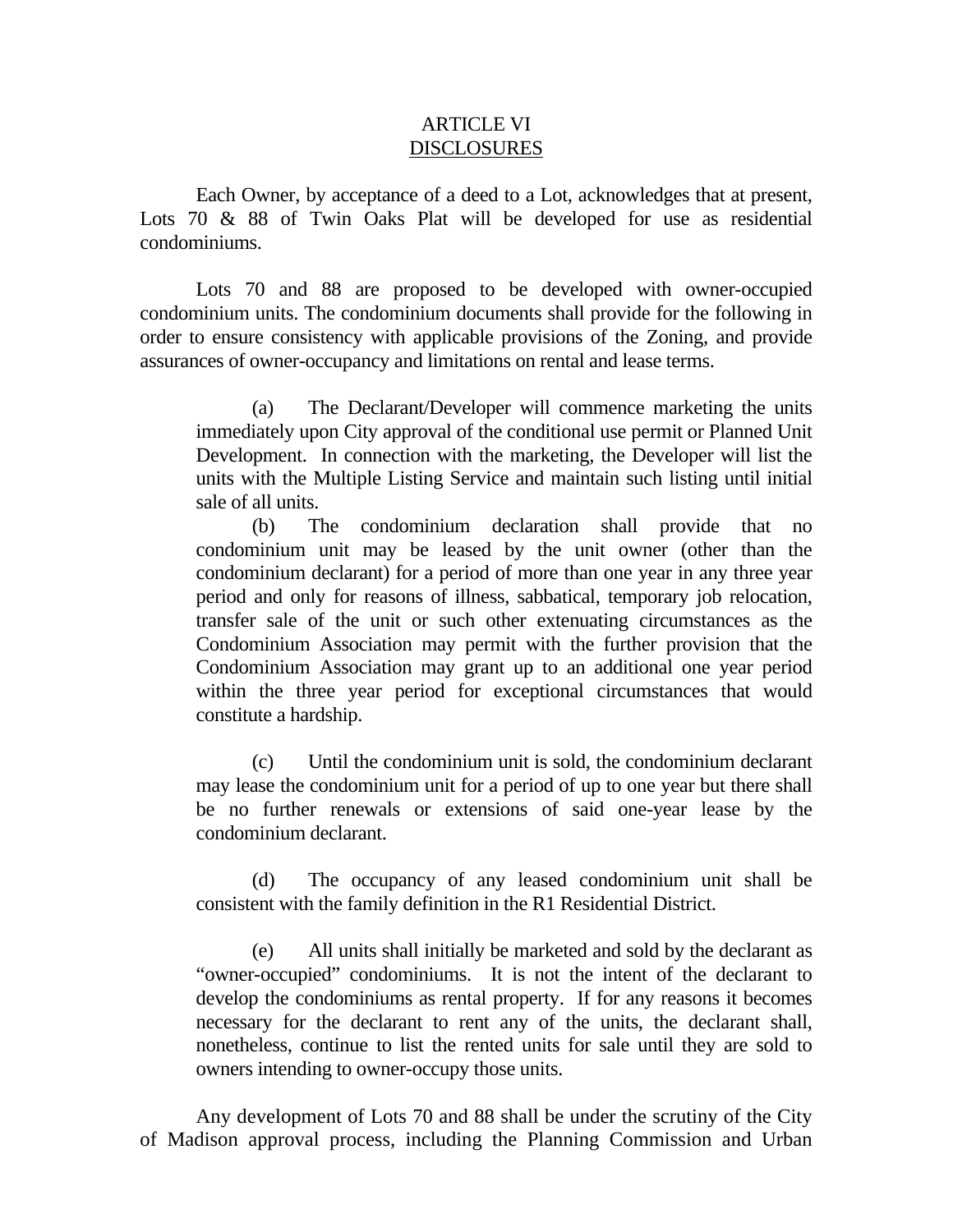Design Commission. Also, as it relates to the development of these two parcels, other criteria to be considered:

- 1. Each building shall be constructed with drain tile and sump pump.
- 2. Owners of occupied units constructed shall become part of Twin Oaks Owner's Association, Inc.
- 3. The architectural design and plans are to be approved by Developer and City of Madison (through its land use approval process) prior to construction commencing. All buildings on the lots shall be designed in such a manner to complement the architectural design and character of surrounding single-family homes, as well as provide adequate landscape screening from surrounding single-family properties and adjoining streets, if applicable.
- 4. No building shall exceed 35 feet in height.
- 5. Access to Lot 70 is to be from Treichel Street and to Lot 88 is to be from Freese Lane.
- 6. All garages are to be attached to residential structures, and adequate surface parking will be required. Parking surfaces shall be designed and configured in such a manner, i.e. through layout, screening and buffering, to not negatively affect adjacent single family homes.
- 7. All development must acknowledge the existence of adjacent wetlands and required 75 foot setbacks. No improvement or paving shall take place in the wetland or the wetland buffer. Further, storm water must be accounted for so that there is no direct flow into adjacent wetlands.

 The Developer is a non-profit organization engaged in the construction and resale of residences to low-income individuals. The Developer consists of volunteers and no person has made any personal guarantees as may relate to the development of Twin Oaks. The Developer intends to use some, but not all, of the single-family residential lots as part of its low-income housing program and may sell some lots to other non-profit housing organizations, as well as for-profit entities.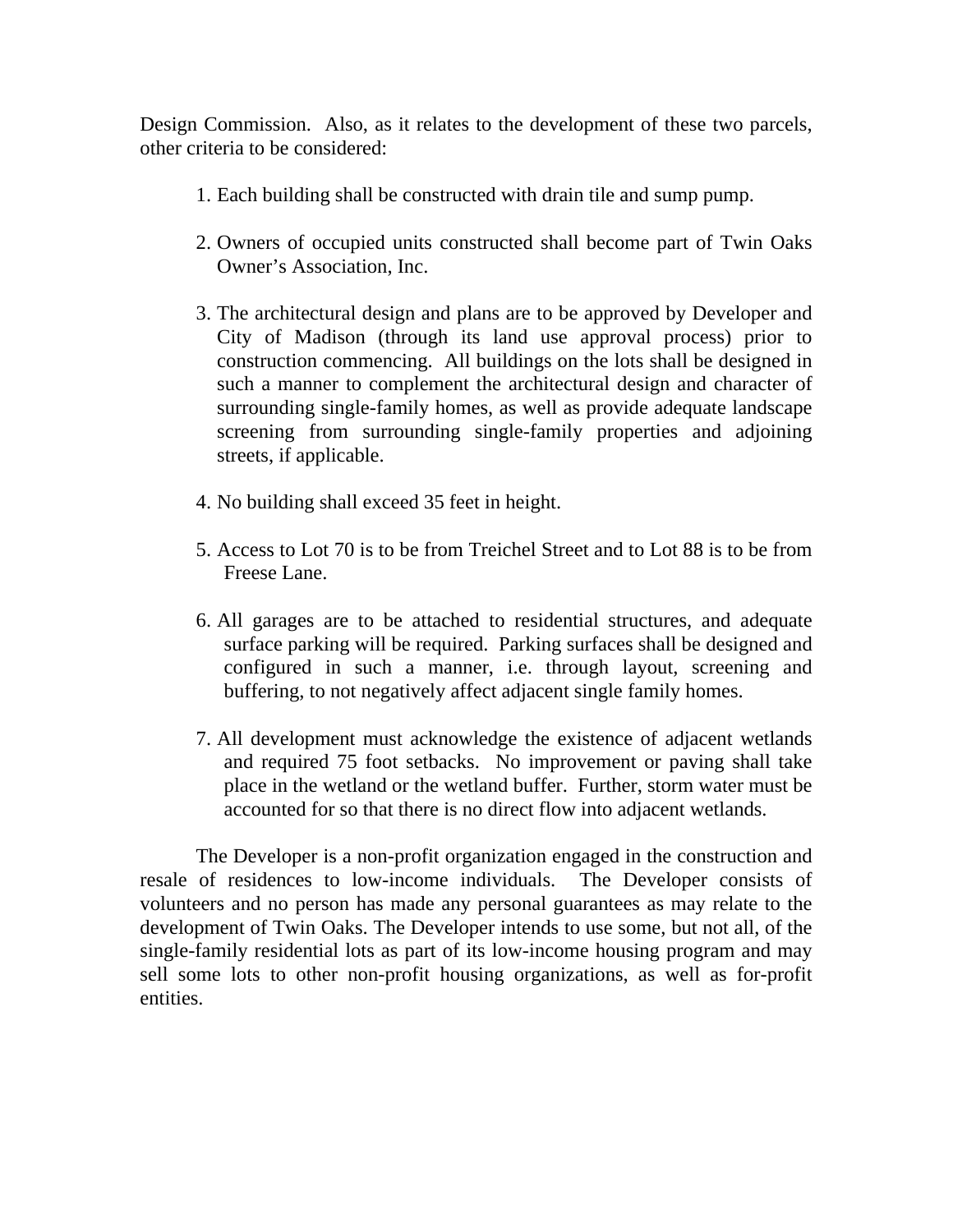## ARTICLE VII HOME OWNERS ASSOCIATION

7.1 Membership. Prior to the conveyance of any Lots, Developer shall incorporate the Twin Oaks Owners Association, Inc., a non-profit, non-stock corporation organized under the laws of the State of Wisconsin (the "Association"). The owner of the Lot shall be a member of the Association. By acceptance of the deed or other instrument of conveyances, the Owner(s) of each Lot consents to such Owner's membership in the Association. Membership Association is appurtenant to each Lot. Each Owner of a Lot shall automatically be entitled to the benefits and subject to the burdens relating to such membership in the Association. Membership in the Association shall be limited to the fee simple Owners of the Lots, except that in case of a land contract, the vendee, and not the vendor, shall be a member. The Association shall have authority to manage the Common Areas. The Association shall provide for the care, operation, management, maintenance and repair of the Common Areas in accordance with the provisions of this Declaration.

7.2 Voting of Owners. Subject to the terms, conditions and limitations contained in the Articles of Incorporation and Bylaws of the Association, the Owner(s) of each Lot shall be entitled to one (1) vote as members of the Association for each such lot owned. Where more than one (1) person is an Owner of one (1) lot, all such persons shall be members of the Association, but they shall be cumulatively entitled to only one (1) vote per such lot and they may cast their total one (1) vote in proportion to their ownership interest in such lot.

7.3 Articles of Incorporation and Bylaws. The purposes and powers of the Association and the rights and obligations with respect to the members thereof shall be governed by the Articles of Incorporation and Bylaws of the Association; provided, however, that such Articles of Incorporation and Bylaws shall be subject to, and shall not contravene, the terms, conditions, benefits and burdens set forth in this Declaration.

7.4 First Year's Operating Expenses. Developer shall pay to the Association an amount equal to the estimated operating expenses of the Association for a period of one (1) year.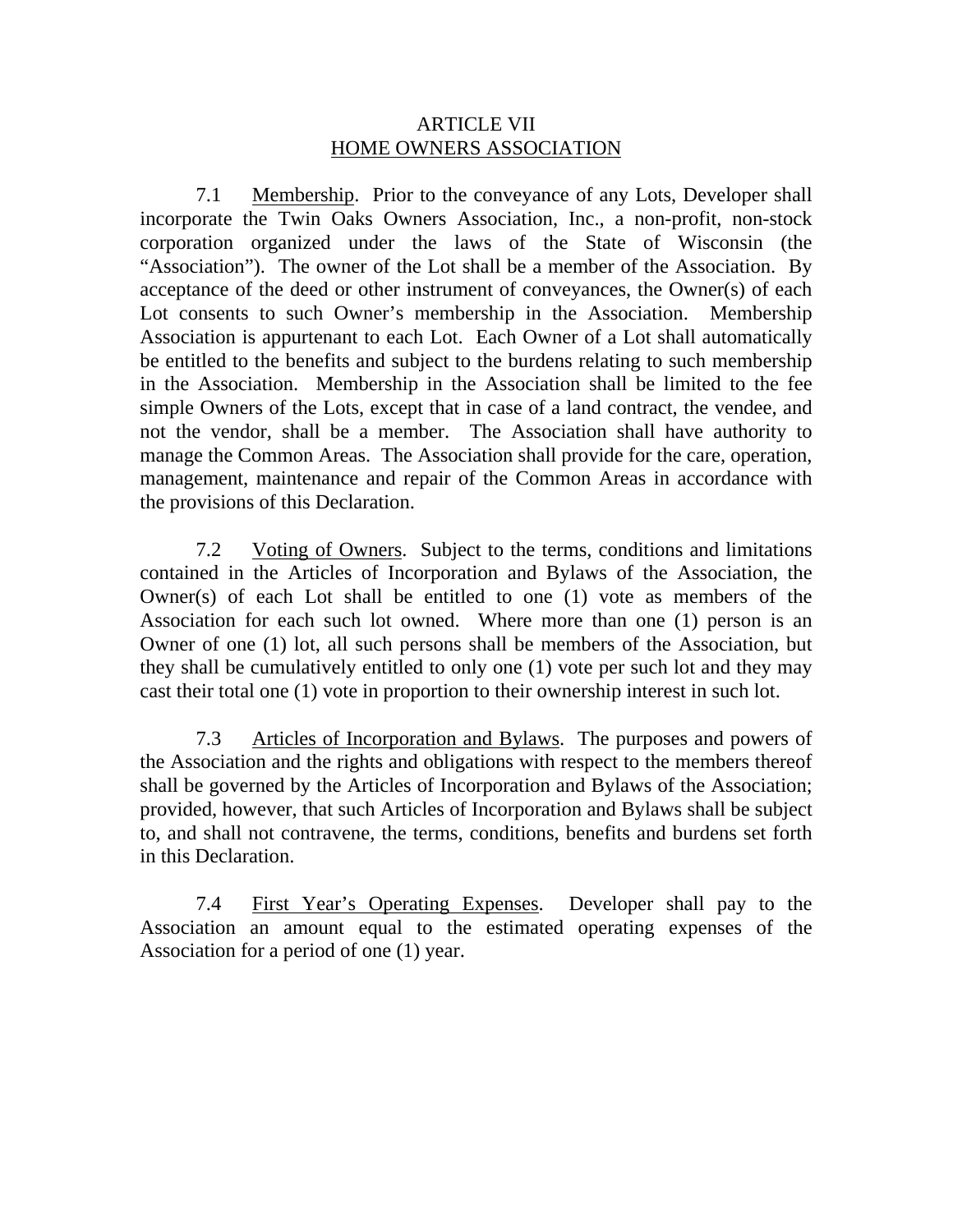# ARTICLE VIII MAINTENANCE OF COMMON AREAS

8.1 Maintenance.

(a) The Association shall provide for the care, operation, management, maintenance and repair of the Common Areas. The Association shall maintain the Common Areas in a good and safe condition, including, without limitation, performing lawn care and snow removal, and assess the cost of maintenance of the Common Areas as provided herein.

(b) Any and all expenses incurred by the Association, in connection with the management and maintenance of the Common Areas and administration of the Association shall be deemed to be common expenses ("Common Expenses"), including, without limitation, expenses incurred, as they may apply, for : landscaping and lawn care; snow shoveling and plowing; improvements to the Common Area; common grounds security lighting; municipal utility services; and enforcement of this Declaration (including attorney's fees).

(c) Each Owner shall reimburse the Association for the cost of repair or replacement of any portion of the Common Areas or improvements thereon damaged through the fault or negligence of such Owner or such Owner's family, guests, invitee or tenants.

8.2 Assessments.

(a) The Association shall levy annual general assessments ("General Assessments") against each Lot for the purpose of maintaining a fund from which Common Expenses may be paid. The General Assessments against each Lot shall be assessed according to each Lot's Percentage Interest in the Common Areas. General Assessments shall be due January  $15^{\text{th}}$  in advance each year, or in such other manner as the Association may set forth in the Bylaws. Any General Assessment not paid when due shall bear interest at a rate of ten percent (10%) until paid and, together with interest, collection costs and reasonable attorney's fees, shall constitute a lien on the Lot on which it is assessed.

(b) The Association, may, whenever necessary or appropriate, levy special assessments ("Special Assessments") against the Lots for deficiencies in the case of destruction or condemnation, for defraying the cost of improvements to the Common Areas or for any other purpose for which the Association may determine a Special Assessment is necessary or appropriate for the improvement or benefit of the Plat. Special Assessments shall be paid at such time and in such manner as the Association may determine. Any Special Assessment or installment not paid when due shall bear interest at a rate of ten percent (10%) until paid and, together with the interest, collection costs and reasonable attorney's fees shall constitute a lien on the Lot on which it is assessed.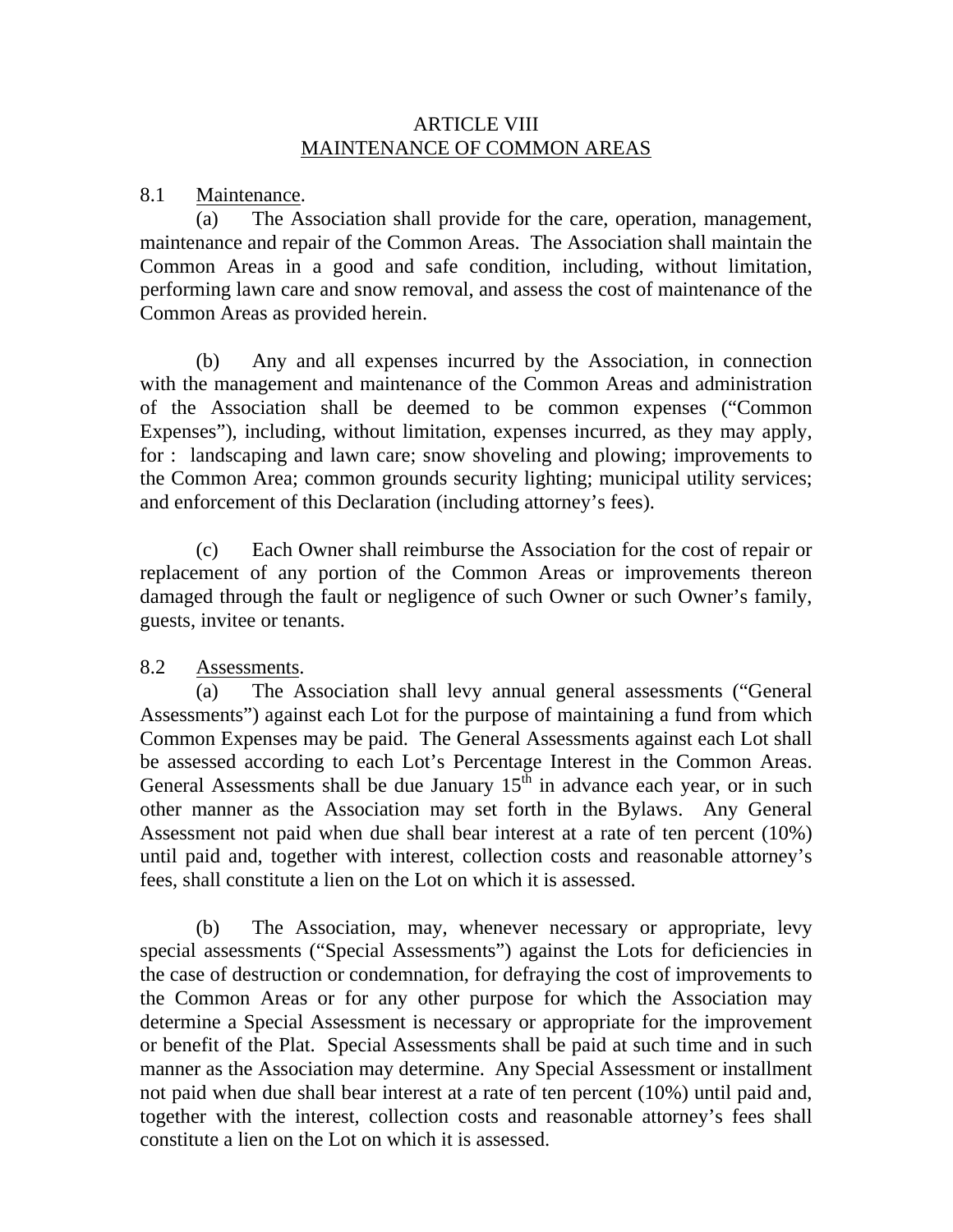(c) The Association shall have the right to collect all General and Special Assessments and such sums shall constitute a lien on such Lot. The owner of a Lot, or any portion thereof, shall be personally obligated to pay such charges which were assessed or accrued upon the Lot owned during the period of Ownership. The Association may commence an action against any Owner personally obligated to pay the charges or to foreclose the lien for such charge against any Lot. Any such foreclosure action may be brought at the Associations election, either in the same manner as an action to foreclose a real estate mortgage, or as a proceeding to enforce a statutory maintenance lien as provided in Section 779.70, Wis. Stats., to the extent said Section is applicable. Any lien in favor of the Association securing unpaid charges arising by virtue of this Declaration shall be subject and subordinate to the lien of any mortgage whether the mortgage is executed or recorded prior to or after the creation of such lien.

(d) DECLARANT, THE ASSOCIATION AND ALL OWNERS OF ANY LOTS HEREBY WAIVE NOTICE AND PROTEST OF ANY TAX OR ASSESSMENTS LEVIED AGAINST SUCH LOTS PURSUANT TO THIS SECTION 4.10.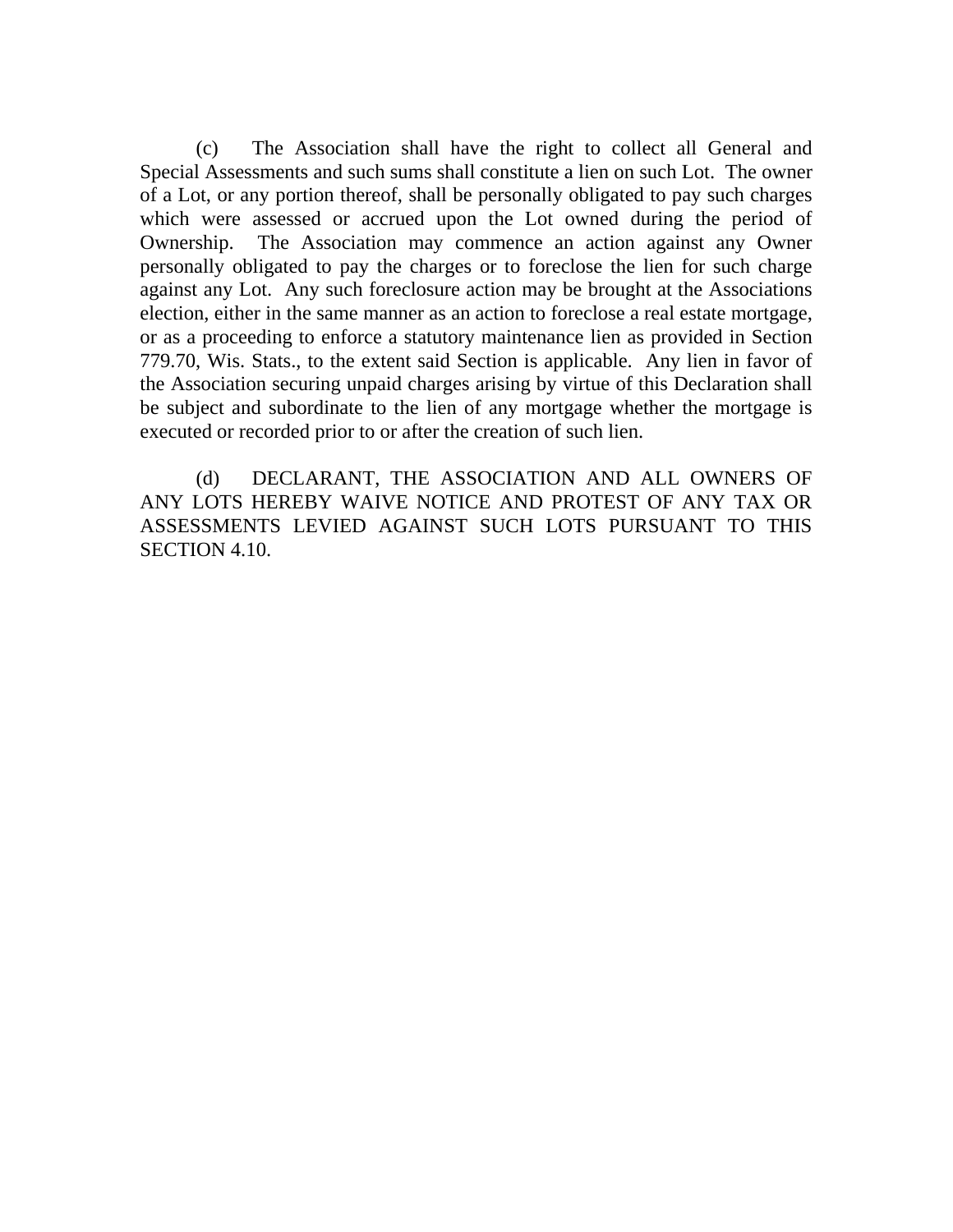# ARTICLE IX MISCELLANEOUS

 9.1 Term and Amendment. Unless amended as provided herein, this Declaration shall run with the land and shall be binding upon all persons claiming an interest in a Lot for a period of twenty-five (25) years from the date this Declaration is initially recorded. Until all of the Lots subject to this Declaration have been sold by Developer, this Declaration may be amended by the recording of a written instrument executed by or on behalf of all the following: (a) Developer and (b) Owners of at least 51% of the Lots. Thereafter until the termination of this Declaration, this Declaration may be amended by the recording of an instrument executed by the Owners of at least 51% of the Lots. All amendments shall be consistent with the general plan of development embodied in this Declaration. After the expiration of the initial term of this Declaration, this Declaration (as presently written or as so amended) shall be automatically extended for successive periods of ten (10) years, unless an instrument executed by the Owners of at least 51% of the Lots has been recorded to terminate or amend the same in whole or in part.

 9.2 Enforcement. Any Owner shall have all rights and remedies to enforce the provisions of this Declaration by proceedings at law or in equity against any person or persons violating or attempting to violate any provision of the Declaration. Nothing herein shall be deemed to limit the rights of any governmental authority having jurisdiction to enforce any zoning codes, ordinances, regulations or other requirements which may be identical or similar to the requirements of this Declaration.

 9.3 Severability. The provisions of this Declaration shall be deemed independent and severable, and the invalidity, illegality or unenforceability of all or any portion of any provision shall not affect the validity, legality or enforceability of the remaining portion of said provision or of any other provision of this Declaration, which portion and other provisions shall remain in full force and effect.

 9.4 No Forfeiture. Any violation of these restrictions shall not result in a forfeiture or reversion of title to any Lot in the Development.

 9.5 Attorneys' Fees. If any suit or action is brought to enforce the provisions of this Declaration, the party who prevails in such action or suit shall be entitled to recover its court costs and attorneys' fees from the other party.

[Execution page follows]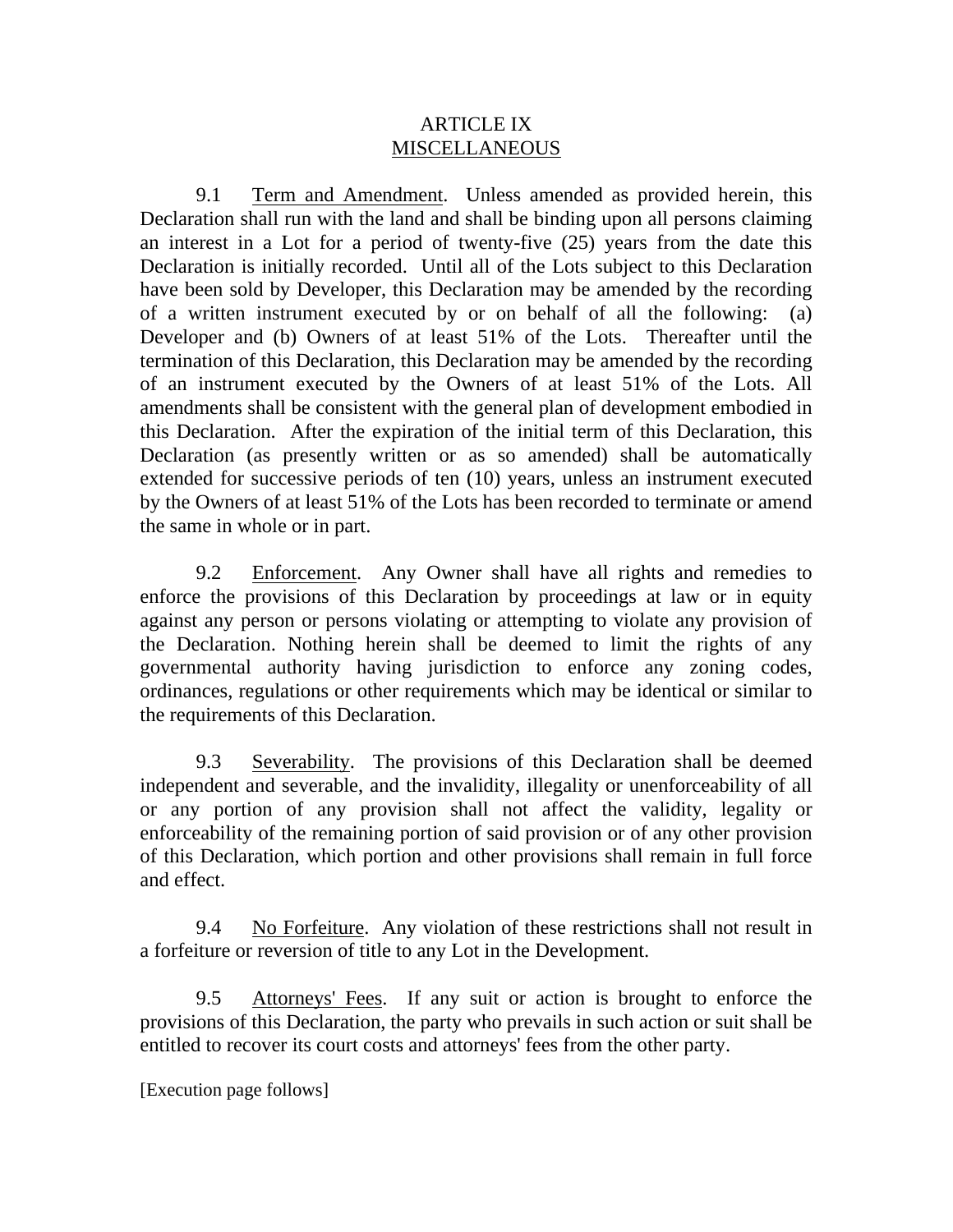

EXHIBIT  $"A"$